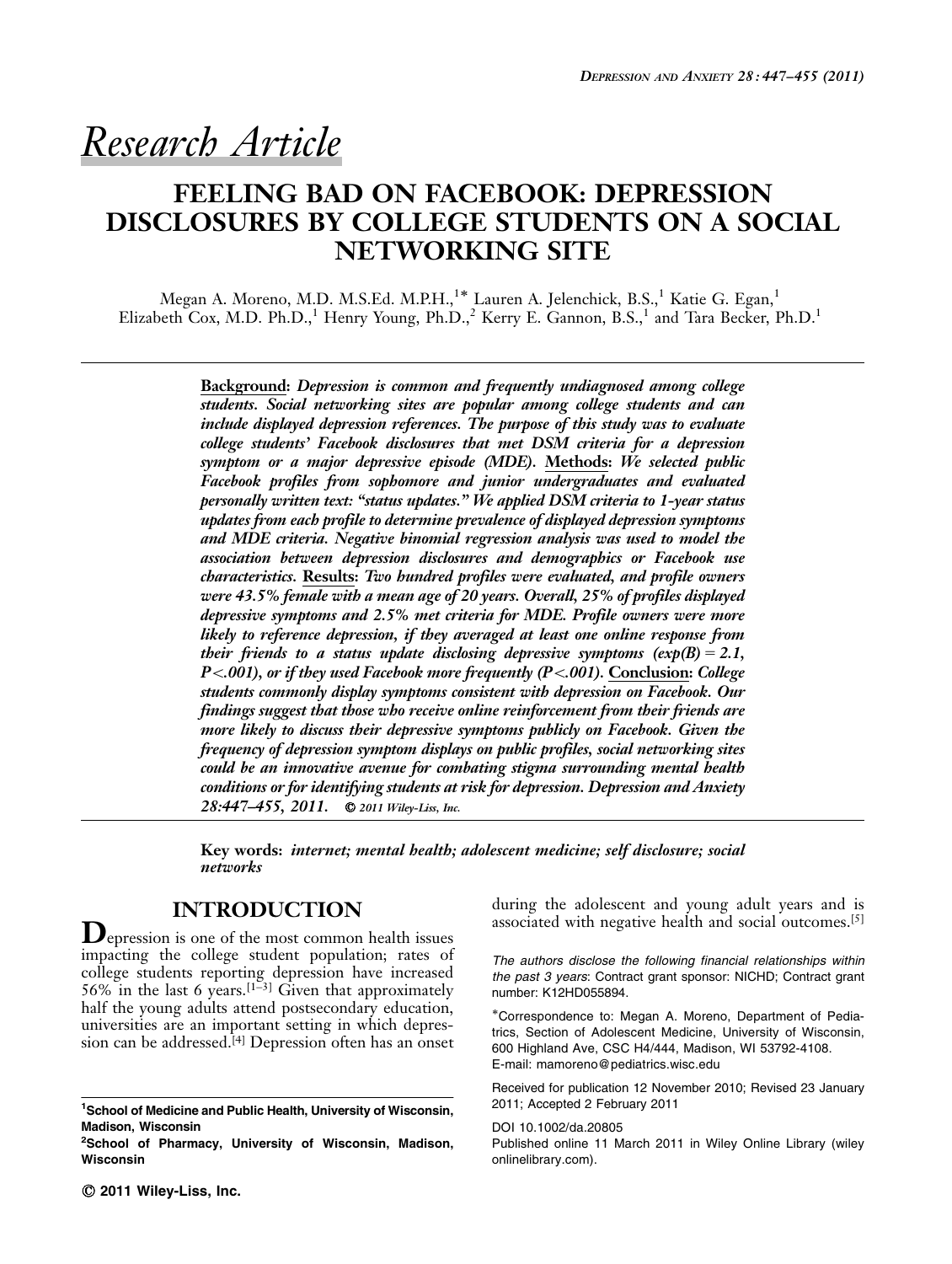Adverse outcomes include poor academic achievement, increased rates of substance use, co-morbid psychiatric conditions, and suicide.<sup>[6-10]</sup>

Depression is typically diagnosed during a clinical encounter using the Diagnostic and Statistical Manual volume IV (DSM-IV) criteria. Symptoms include depressed mood, hopelessness,[11] and sleep difficulties, including both hypersomnia and insomnia.[12–14] For a major depressive episode (MDE), the most common form of depression among adolescents and young adults, symptoms must be present ''most every day'' during a 2-week time period.[11,15] Although the DSM-IV criteria are useful in defining depression, diagnosis requires a patient to initiate a clinic visit and report symptoms that trigger the provider's recognition that a mental health assessment is needed.

Despite the prevalence of depression in this population, college students struggling with depression are frequently undiagnosed, as many do not perceive a need for help and do not seek clinical services.[16,17] Although 30% of college students report that in the last 12 months they have felt so depressed that it was difficult to function, only 10% of college students report having sought care and been diagnosed with depression.[3] Concerns about the stigma related to mental illness are also associated with less perceived need for help and decreased treatment-seeking behavior within this population.<sup>[18]</sup> Other barriers to help seeking include lack of knowledge about available services and privacy concerns.<sup>[1]</sup>

Given the prevalence, consequences, and missed opportunities for recognition and treatment of this common mental health problem, new ways of identifying college students at risk and referring them to appropriate services are warranted. Social networking web sites (SNSs) may present innovative opportunities to identify college students at risk. More than 90% of college students use SNS; Facebook.com is the most popular SNS in this population.[19–21] SNSs are commonly used for social dialogue among peers, and previous work has illustrated that references to personal information or health risk behaviors are common.[22–24] One popular feature of Facebook is the "status update," in which personally written text describing the profile owner's current experience or emotion are displayed along with the date and time of disclosure.[25] Anecdotal reports suggest some college students discuss mental health concerns on status updates; examples include ''Mary is feeling really sad this week'' or ''Dan is too depressed to sit in class.'' The prevalence of such disclosures is unknown. As the majority of college students' profiles are public, these status updates are available to students' peers as well as others within that university Facebook network, such as college health providers.<sup>[21]</sup>

If college students use Facebook profiles to disclose symptoms of depression, these disclosures could be viewed by peers as well as a larger online audience who may be able to facilitate identification or referral for mental health concerns. Before such outreach or potential interventions can be considered, the prevalence and content of such disclosures must be assessed. The purpose of this study was to evaluate college students' disclosures of depression symptoms on Facebook with three specific goals. Our first goal was to describe displayed depression symptoms on Facebook profiles, including prevalence estimates. We hypothesized that concerns about stigma related to reporting depression symptoms in a public online format would lead to low prevalence of depression symptoms.[18] Our second goal was to assess the prevalence of profiles whose display of symptoms met criteria for an MDE by applying standard DSM diagnostic criteria to 1 year of Facebook status updates. Our third goal was to determine associations between displayed depression symptoms on Facebook and other demographic or Facebook use characteristics.

#### METHODS

This study was conducted between July 1, 2009, and October 1, 2010, and received an IRB exemption from the University of Wisconsin.

#### SETTING AND SUBJECTS

This study was conducted using the SNS Facebook (www. Facebook.com), as it is the most popular SNS among our target population.[25] Profiles were included in this study if they were publicly available within our university Facebook network, selfreported their age as more than 18 years, and provided evidence of profile activity in the last 30 days. In order to evaluate current college students, we selected publicly available profiles from college students who had completed their sophomore and junior years of college (rising juniors and seniors) (Fig. 1).

#### DATA COLLECTION

We used the Facebook search engine to identify profiles within our university network that displayed a college graduation year of 2010 or 2011 and high school graduation year of 2006 or 2007. Similar to other online search engines, at the time of this study, Facebook presented search results in nonalphabetical, nonage-based, nonnumerical order in lists of up to 500 profiles. Profiles were thus assessed sequentially for eligibility. Our goal for this evaluation was to assess 200 profiles from students who were currently in a university setting; thus, we focused on students who had completed their sophomore and junior year.

The coders first viewed the ''information section'' of the profile to obtain demographic information and information describing Facebook use. Second, to evaluate depression symptom disclosures, coders reviewed each profile's history of status updates from the date of evaluation through the same date from 1 year prior. For each status update that included a depression symptom, coders recorded verbatim text and the date of disclosure. Status updates that referenced a person other than the profile owner (i.e. ''Matt is sitting next to me in class and he looks bummed'') were not considered personal references and were excluded. Third, for profiles in which a status update disclosed a depression symptom, investigators evaluated whether other Facebook users responded to that depression symptom in ''comments'' for that status update. Facebook users can provide comments as public feedback to status updates and pictures. For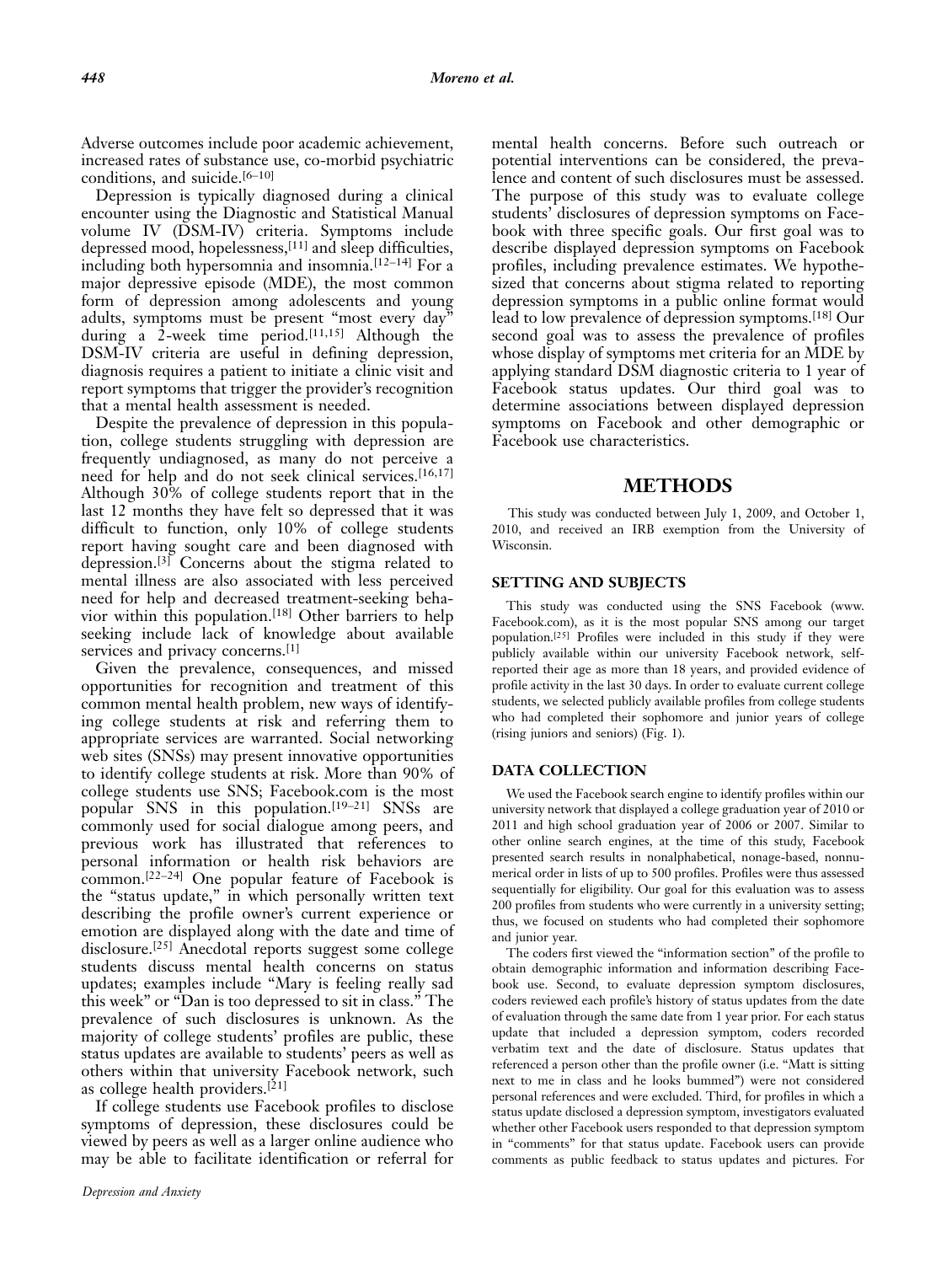

\* Month where proxy criteria for a MDE was met

Figure 1. Number of status updates per month containing references to sleep or depression symptoms for participants meeting proxy criteria for a major depressive episode (MDE) (<sup>n</sup> <sup>5</sup> 5). -Month where proxy criteria for a MDE was met.

example, if a profile owner displays a status update: "I am really feeling down this week," then responses to that status update may include comments, such as "I hope you feel better" or "I'm having a bad week too!'' If comments were present, they were counted and recorded verbatim.

#### CODER TRAINING

Two investigators participated in training and conducted all profile evaluations for this study. Training included review and practice with codebooks used in previous work with Facebook.[23] Coders then reviewed DSM-IV criteria for MDE and participated in developing the codebook with keywords and synonyms.<sup>[11]</sup> A final training exercise involved a pilot evaluation of profiles using these DSM-IV keywords and synonyms before collecting data used in this study.

#### VARIABLES

Depression symptoms. References to depression symptoms were defined using the symptoms outlined in the DSM criteria for a MDE.[11] We chose established clinical criteria as the basis of our research codebook to provide the most clinically relevant and objective framework for profile evaluation. The criteria for MDE include depressed mood, loss of interest/pleasure in activities, appetite changes, sleep problems, psychomotor agitation or retardation, energy loss, feeling worthless or guilty, decreased concentration, or suicidal ideation. Status updates were considered as a depression reference if they fit one of the described depression criteria by keyword or a synonym. For example, one symptom keyword of major

depression is ''hopeless''; therefore, a status update stating ''I feel hopeless'' would be coded as a reference to depression. The term "giving up" is a synonym of "hopeless"; therefore, a status update disclosing ''I feel like giving up'' would be coded as a reference to depression. Comments that referenced the common experience of having a bad day, such as ''having a lousy day'' or ''wish this day would be done,'' did not meet criteria as a depression symptom.

References made in status updates to sleep difficulties were also coded. Sleep difficulties are associated with MDE and often described as sleep problems: ''too much sleep or difficulty getting to sleep.'' Our pilot evaluations revealed that references to sleep difficulties often included disclosures regarding ''feeling tired,'' without further discussion of whether the profile owner was sleeping too much, sleeping too little, or had other extraneous circumstances impacting sleep, such as studying. Furthermore, our pilot evaluations also revealed that prevalence of displayed comments related to sleep surpassed the prevalence of displayed comments related to other depression symptoms, which is not surprising given that 80% of college students reported feeling exhausted at least once in the past year.[3] To avoid overestimating the prevalence of depression symptoms by counting profiles that only disclosed sleep difficulties, we coded sleep-related disclosures separately.

Depression diagnostic criteria. A diagnosis of an MDE is made based on both symptoms and timing of symptoms, and Facebook status updates include a date and time stamp. Thus, we examined all status updates that met criteria for depression symptoms by date. We used DSM criteria for an MDE: five or more depression symptoms must be present during the same 2-week period, and at least one of the symptoms is depressed mood or loss of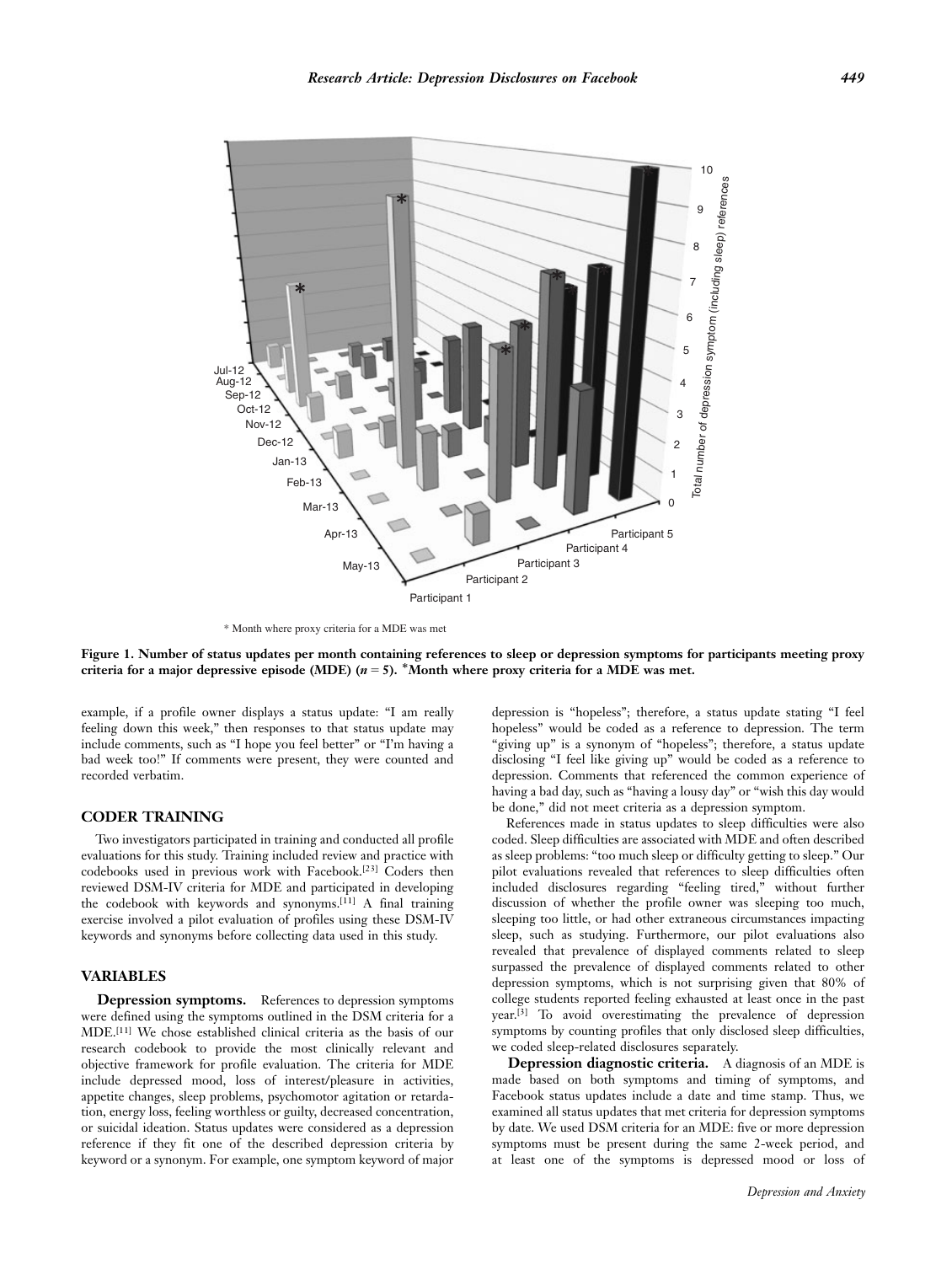interest/pleasure.[11] Given that we could not estimate how long the displayed depression symptom had been present based on the status update, we modified this criteria in applying it to Facebook. In keeping with DSM criteria, within the same 2-week period, we required five or more status updates that met DSM criteria as a symptom for depression, and at least one of the updates was depressed mood or loss of interest/pleasure.

Demographics and Facebook use. From each profile that met inclusion criteria, we recorded demographics, including age, gender, graduation year, and self-reported ''relationship status'' of whether the profile owner was single or in a romantic relationship. This information is presented in a standard format on Facebook profiles and displayed at the profile owner's discretion.

We also gathered data on the profile owner's Facebook use patterns. First, we recorded the number of Facebook ''friends'' displayed by the profile owner; Facebook allows users to link their profile to others' via "friending." Second, we recorded the number of days since last Facebook activity as a measure of recent Facebook use. Fewer days since last activity suggest more frequent logging in to Facebook.

A 10% random subsample of profiles were evaluated by two coders and Cohen's was used to evaluate the extent to which there was intercoder reliability in the presence or absence of depression symptoms.[26] The for displayed depression symptoms on Facebook was 0.79, indicating substantial agreement.

#### SPECIAL CONCERNS

Because of the potential for a profile owner to disclose suicidal ideation on a status update, we developed a protocol to respond to any imminent threats immediately and alert appropriate referral agencies. This protocol was developed in partnership with our University Health Services.

#### ANALYSES

All statistical analyses were conducted using STATA version 9.0 (Statacorp, College Station, TX). Bivariate analyses were conducted to examine the relationship of the presence or absence of depression disclosures on Facebook with both demographics and Facebook use characteristics. Pearson  $\gamma^2$  tests were used for categorical comparisons and bivariate regression models were used for continuous measures. As the number of Facebook friends was not normally distributed, we used the square root of the number of friends. The number of days since last Facebook update and the number of references to sleep difficulties were treated as counts and analyzed using negative binomial regression models.

We then examined the relationship of the number of depression references with demographics and Facebook use variables using negative binomial regression models. Analyses were conducted using forward stepwise regression and confirmed using backward stepwise regression.

# RESULTS

### SAMPLE POPULATION

We evaluated 342 profiles to reach our goal of 200. Most profile exclusions were due to no age listed on the profile  $(n = 95)$  or profile security set to "private"  $(n = 66)$ . Of the 200 included profiles, 43.5% were female and the average age was 20 years. Approximately 72% of participants reported their relationship status and nearly 41% described themselves in a

|                                 | Number % of |      | of profiles profiles Mean (SD) |
|---------------------------------|-------------|------|--------------------------------|
| Age (years)                     |             |      |                                |
| 19                              | 26          | 13.0 |                                |
| 20                              | 85          | 52.7 |                                |
| 21 and over                     | 90          | 44.3 |                                |
| Gender                          |             |      |                                |
| Male                            | 113         | 56.5 |                                |
| Female                          | 87          | 43.5 |                                |
| Relationship status             |             |      |                                |
| Single                          | 81          | 20.5 |                                |
| Relationship                    | 62          | 31.0 |                                |
| Not Reported                    | 57          | 28.5 |                                |
| Facebook activity               |             |      |                                |
| Number of friends               | 187         |      | 449.5 (237.2)                  |
| Last activity (days)            | 200         |      | 6.0(7.0)                       |
| Mental health references        |             |      |                                |
| Displayed depression symptoms   | 50          | 25   | 2.7(3.3)                       |
| "Comments": Responses to        | 50          |      | 0.8(1.2)                       |
| depression references by others |             |      |                                |
| Displayed sleep difficulties    | 83          | 41.5 | 3.2(2.8)                       |

TABLE 1. Demographics and Facebook use characteristics from included profiles  $(n = 200)$ 

relationship. The average number of friends displayed on each profile was 449.5 (SD 237.2), and the range was 66–1,405. The average date of last activity on Facebook was 5.98 (SD 6.9) days (Table 1).

### PREVALENCE OF DEPRESSION REFERENCES ON FACEBOOK

Overall, 25% of profiles disclosed one or more depressive symptoms on status updates. Overall, the most common type of depression symptom reference was to depressed mood, and 50 references fit this category. Feelings of guilt or worthlessness were present on 15 references. Indecisiveness was present in six references and loss of energy in five references. The symptoms of decreased interest or pleasure in activities, change in appetite, and psychomotor agitation were present in only one reference each. No references to suicidal ideation were present in our data. Table 2 shows the categories of depression references and examples text from these references. Using DSM criteria for a MDE, we found that five profiles (2.5%) met these criteria (Fig. 1).

# ASSOCIATIONS WITH PRESENCE OR ABSENCE OF DEPRESSION REFERENCES

Table 3 includes bivariate comparisons of the presence or absence of displayed depression symptoms by the participants' demographic and Facebook activity characteristics. College juniors were more likely to display depression symptoms (36%) compared to sophomores (14%)  $(P<.001)$  (Table 4).

Participants who displayed depression symptoms were more likely to have updated their Facebook profile more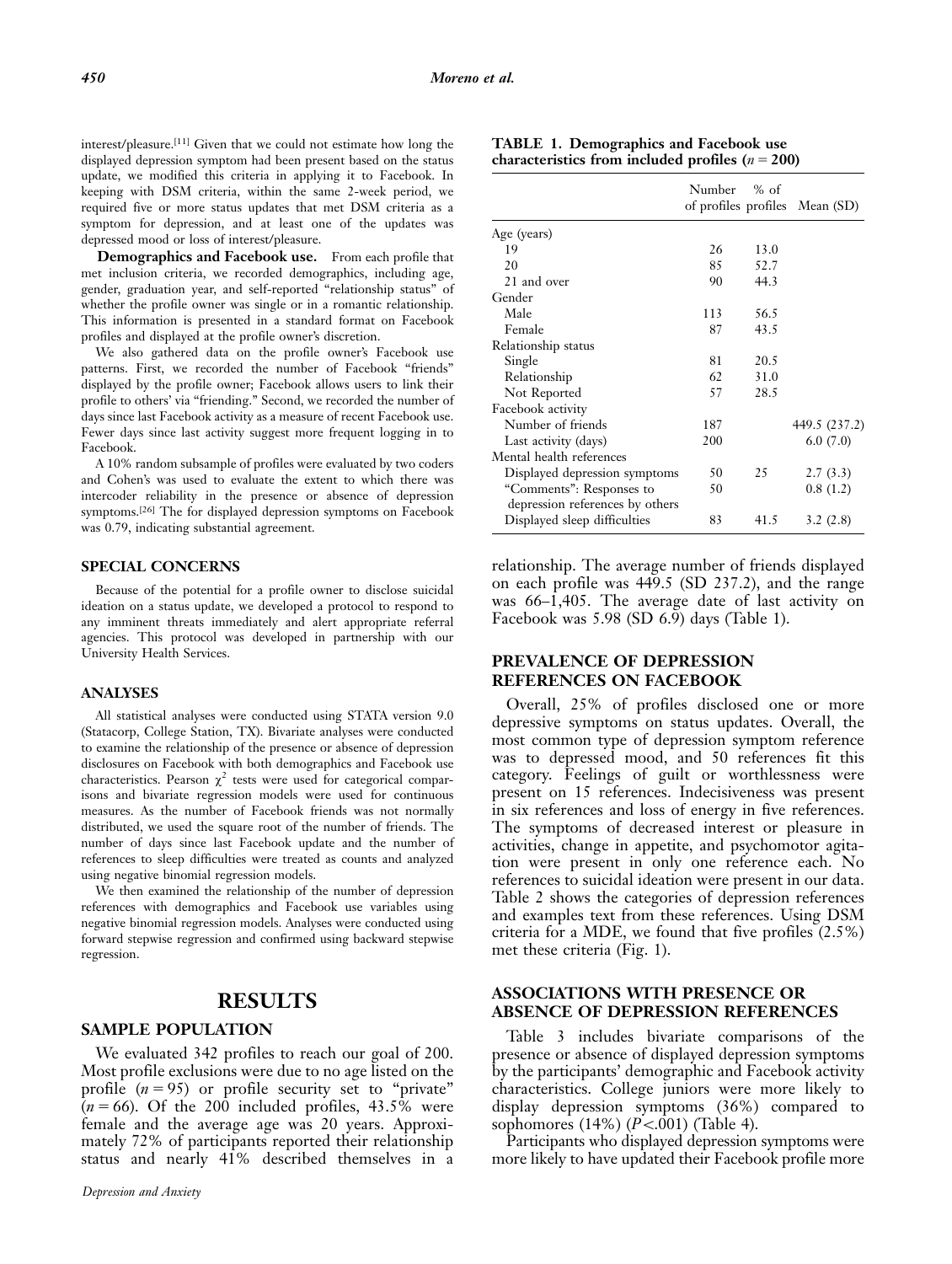| DSM IV criteria by category                                               | Example key words or phrases<br>Example references from data                          |                                                                                                                                                                                                                  |
|---------------------------------------------------------------------------|---------------------------------------------------------------------------------------|------------------------------------------------------------------------------------------------------------------------------------------------------------------------------------------------------------------|
| Depressed mood: sad, empty, crying,<br>tearful                            | Sad, empty, crying, tearful, sad face emoticon                                        | "Tom is pretty sad. Time for some whiny<br>musicthank god for that"; "Mary has tears in her<br>eyes"; "Erika is really really really unhappy";<br>"John is sad that he doesn't have therapy to go to<br>anymore" |
| Decreased interest or pleasure in<br>activities                           | Not having fun, don't feel like doing anything                                        | "Jane doesn't feel like getting up today, or doing<br>anything"                                                                                                                                                  |
| Increase or decrease in appetite                                          | No appetite, don't feel like eating, can't stop<br>eating, eating everything in sight | "Amy has no appetite right now"                                                                                                                                                                                  |
| Sleep problems: sleeping too much                                         | Sleeping too much, slept $>10$ hr, fatigue,<br>tired, exhausted                       | "Ann needs to stop being lame and so tired so that<br>she can go out and socialize more instead of<br>having to sleep so much"                                                                                   |
| Psychomotor agitation or retardation<br>(feeling restless or slowed down) | Feeling slow                                                                          | "Jeff is moving bogged down"                                                                                                                                                                                     |
| Loss of energy                                                            | Can't get anything done, can't get motivated                                          | "Joe has lost his motivation"; "Mia has no drive"                                                                                                                                                                |
| Feelings of guilt, worthlessness,<br>negative self-appraisal              | Feel guilty or worthless, "I am stupid," "I'm<br>not cool"                            | "Matt feels absolutely useless. It'd be great if I could<br>do just one thing right once in awhile"; "Kate<br>hates herself right now"                                                                           |
| Indecisiveness                                                            | Can't decide on something, don't feel like<br>deciding, can't make up your mind       | "Jim is frustrated and indecisiveargh."; "Lisa is not<br>sure about anythingcan't make up my mind"                                                                                                               |
| Recurrent thoughts of death or<br>suicidal ideation                       | Thinking of ways to commit suicide,<br>references to jumping                          | None in this dataset                                                                                                                                                                                             |

TABLE 2. DSM IV<sup>a</sup> criteria for major depressive episode and example references from data

-All references have been altered to protect confidentiality.

a American Psychiatric Association. Diagnostic and Statistical Manual of Mental Disorders. 4th ed. 2000, Washington, DC: American Psychiatric Association.

|                               | No references to depression on profile |      |           |    | One or more references to depression on profile |           |                       |
|-------------------------------|----------------------------------------|------|-----------|----|-------------------------------------------------|-----------|-----------------------|
|                               | $\boldsymbol{N}$                       | %    | Mean (SD) | N  | %                                               | Mean (SD) | $P$ -value            |
| Age (years)                   |                                        |      |           |    |                                                 |           | .039 <sup>a</sup>     |
| 19                            | 21                                     | 14.0 |           | 5  | 10.0                                            |           |                       |
| 20                            | 70                                     | 46.7 |           | 15 | 30.0                                            |           |                       |
| 21 and over                   | 59                                     | 39.3 |           | 30 | 60.0                                            |           |                       |
| Graduation year               |                                        |      |           |    |                                                 |           | < .001 <sup>a</sup>   |
| 2011 (rising junior)          | 86                                     | 57.3 |           | 14 | 24.8                                            |           |                       |
| 2010 (rising senior)          | 64                                     | 42.7 |           | 36 | 72.0                                            |           |                       |
| Gender                        |                                        |      |           |    |                                                 |           | .459 <sup>a</sup>     |
| Male                          | 87                                     | 58.0 |           | 26 | 52.0                                            |           |                       |
| Female                        | 63                                     | 42.0 |           | 24 | 48.0                                            |           |                       |
| Relationship status           |                                        |      |           |    |                                                 |           | .703 <sup>a</sup>     |
| Single                        | 60                                     | 40.0 |           | 21 | 42.0                                            |           |                       |
| Relationship                  | 45                                     | 30.0 |           | 17 | 34.0                                            |           |                       |
| Not reported                  | 45                                     | 30.0 |           | 12 | 24.0                                            |           |                       |
| Facebook activity             |                                        |      |           |    |                                                 |           |                       |
| Number of friends             | 140                                    |      | 20.3(5.5) | 47 |                                                 | 21.0(5.6) | .445 <sup>b</sup>     |
| Last activity (days)          | 150                                    |      | 6.9(7.6)  | 50 |                                                 | 3.2(3.7)  | $< 0.01$ <sup>c</sup> |
| Depression related references |                                        |      |           |    |                                                 |           |                       |
| "Comments": responses         |                                        |      |           | 50 |                                                 | 0.8(1.2)  |                       |
| to depression reference       |                                        |      |           |    |                                                 |           |                       |
| Sleep references              | 150                                    |      | 0.9(1.8)  | 50 |                                                 | 2.7(3.3)  | $< 0.01$ <sup>c</sup> |

TABLE 3. Bivariate relationships of the presence of displayed depression symptoms with demographic and Facebook use characteristics

<sup>a</sup>P-value from Pearson  $\chi^2$  test.<br><sup>b</sup>P value from bivariate linear.

 ${}^{b}P$ -value from bivariate linear regression analysis with square root of number of friends as dependent variable.

P-value from bivariate negative binomial regression analysis.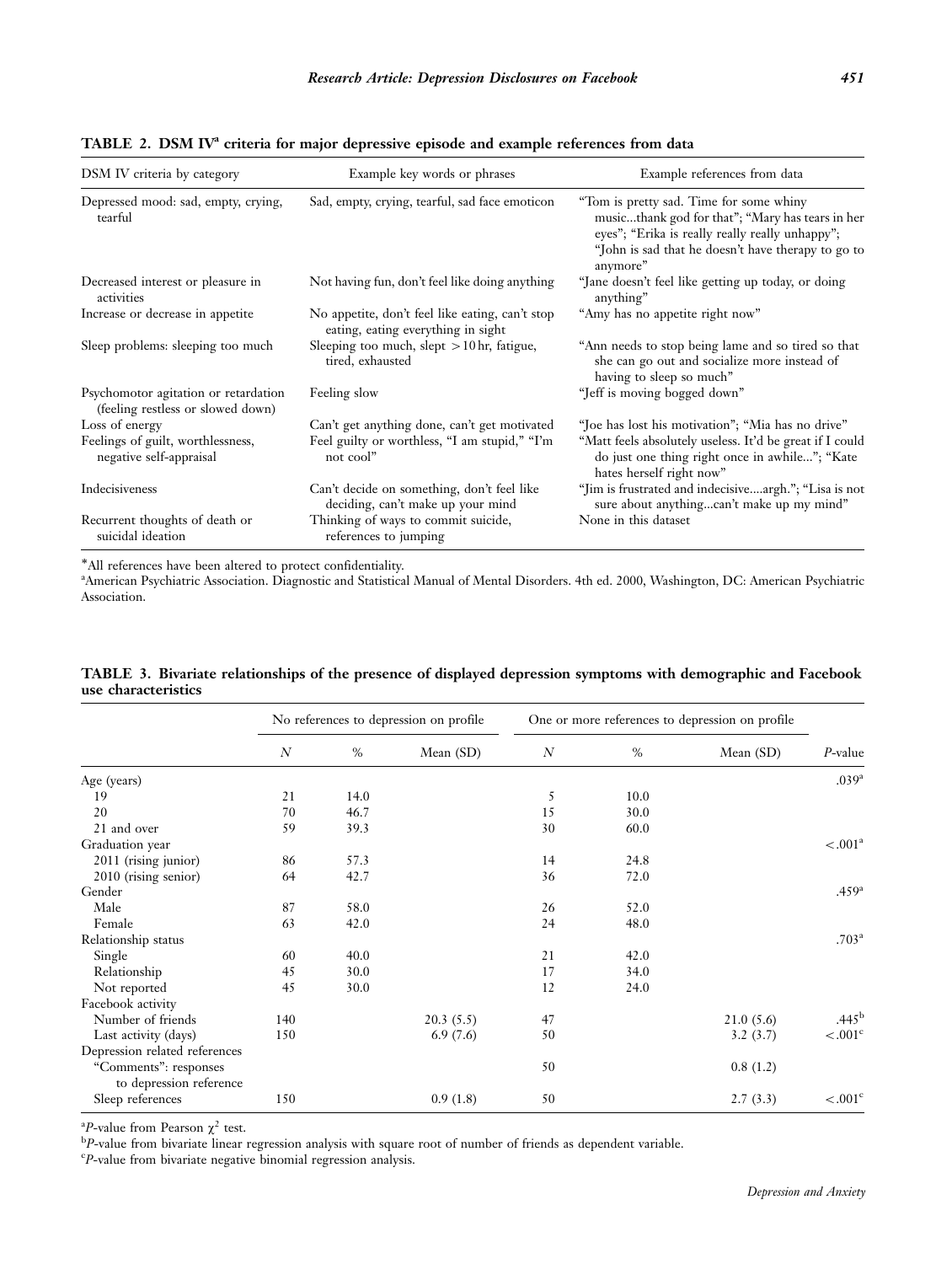TABLE 4. Examples of depression symptom displays and ''comments'': responses from online peers

| <b>Example 1:</b> 18-year-old female                                       |
|----------------------------------------------------------------------------|
| Status update                                                              |
| "Feeling so bad today, like nothing is going to get better!"               |
| <b>Responses from peers</b>                                                |
| "Hang in there baby!"                                                      |
| "It will get better, I promise"                                            |
| "Want to get coffee tomorrow?"                                             |
| <b>Example 2:</b> 19-year-old male                                         |
| Status update                                                              |
| "Like a knife to my heart, like a bullet to the chestcan't stop<br>crying" |
| Responses from peers                                                       |
| "I'm coming over and I'm bringing the X box"                               |
| "Are you ok?"                                                              |
| <b>Example 2:</b> 20-year-old female                                       |
| Status update                                                              |
| "Feel like I can't do anything right these days, sad and frustrated,       |
| hlech."                                                                    |
| Responses from peers                                                       |
| "But we love you!"                                                         |
| "Yes, you are great!"                                                      |
| "I agree"                                                                  |
| "Want us to take you out tonight?"                                         |

recently  $(P<.001)$ . Those who displayed depression symptoms on average had updated their Facebook profile 3.2 days (SD 3.7) before the profile was evaluated, and those who did not display depression had last updated their profile 6.9 days ago (SD 7.6).

References to sleep concerns were common, with 41.5% profiles displaying these disclosures. There were 268 references to sleep in our dataset. Half of the participants who displayed depression symptoms also displayed references to sleep difficulties; among participants who did not display depression symptoms, only 30% displayed sleep difficulties  $(P < 0.001)$ .

# DEPRESSION SYMPTOM DISCLOSURE COUNTS: MULTIVARIATE MODEL

In adjusted negative binomial models, college juniors reported more than three times more depression references than sophomores ( $exp(B) = 3.1$ ,  $\overline{P} = .001$ ). Furthermore, receiving responses to a displayed depression reference was associated with increased numbers of depression references. For each additional response from a Facebook friend to a displayed depression reference, a student displayed twice as many depression references ( $exp(B) = 2.1$ ,  $P < .00$ ). Last, each additional reference to sleep concerns was associated with an increase in the number of status updates that reference depression ( $exp(B) = 1.37$ ,  $P < .00$ ).

# **CONCLUSION**

Our results suggest that displayed comments that meet criteria as symptoms of depression are disclosed on Facebook by approximately 25% of college students. As more than 80% profiles evaluated for eligibility were publically available and data suggests more than 90% college students maintain a Facebook profile, our results are likely generalizable within this university setting. Furthermore, a small proportion of coded Facebook profiles displayed depression symptoms that meet our proxy DSM criteria for a MDE.

In creating a SNS profile, college students may give researchers and health-care providers insight into aspects of their behavior that are not always apparent in offline life. Adolescents report that they often disclose more about themselves on SNSs than they do in person.[27] Given that more than 90% of college students maintain a Facebook profile, and that Facebook is a socially shared and socially constructed document, it may seem obvious that profile owners cannot stray too far from reality in constructing their online identity. However, creating a profile allows profile owners to selectively choose what aspects of their identity they wish to display and which they wish to avoid putting into public focus. Despite the potential for stigma surrounding mental health symptoms or diagnoses, a quarter of profiles in this study publicly displayed depression references. Our study does not provide evidence of the face validity of displayed references that meet criteria for depression symptoms, but it does provide prevalence estimates and rich description of how these status updates are displayed.

Our findings suggest that 2.5% of profiles displayed depression symptoms consistent with our proxy defined DSM diagnosis of a MDE, including timing and symptom category. These prevalence rates for both depression and depressive symptoms are similar to previous work in which such disclosures were selfreported. A recent study of adolescents and young adults found that more than a quarter of participants reported at least one core DSM-IV symptom of major depressive disorder.[28] Another study among college students found that 33% reported symptoms of depression, but only 2% reported symptom duration consistent with DSM criteria for a diagnosis of MDE.[29] The point prevalence of MDE in older adolescents has been estimated to be approximately 3%.[15] As much of the art and science of mental health diagnoses involve assessing symptom patterns over time, Facebook may present a novel way to investigate patterns of depression disclosure either for diagnostic or treatment purposes. Although we would not argue that Facebook should be used to formally diagnose depression, displayed information may allow identification of an at-risk student and prompt a further clinical evaluation. Recent media stories highlight tragic suicides of adolescents and young adults that were displayed on SNSs before being carried out, illustrating the urgent need to better understand the validity of displayed references to mental health concerns on SNSs.[30,31]

Our findings suggest several associations between Facebook use characteristics and display of depression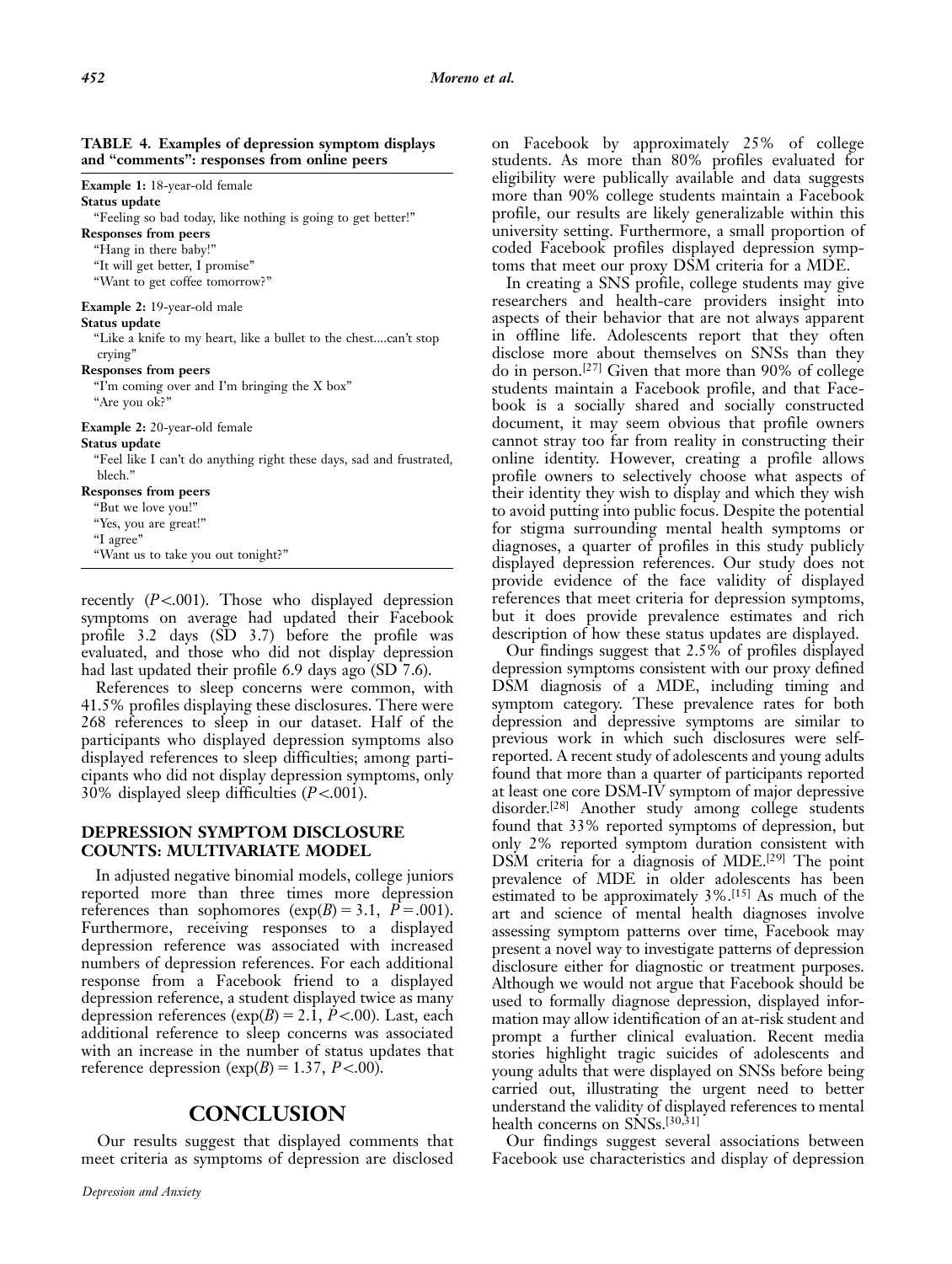symptoms. First, students who displayed more recent Facebook activity were more likely to display a reference to depression. It is possible that students experiencing depressive symptoms place greater investment in SNSs as a communication outlet, as it could be viewed as a safe and indirect outlet for emotions. Second, references to depression were more commonly displayed on Facebook profiles in which a response by another Facebook user was generated. This suggests that those who receive reinforcement to a depression disclosure from their online friends may be more likely to discuss their depressive symptoms publicly on Facebook. From another perspective, this also suggests that depression disclosures on Facebook often elicit responses from peers who view these references. This is supported by previous work, which suggests that students often report willingness to refer their peers for help and more than half of college students are interested in learning how to help a student in distress.[3,32,33] As the total number of Facebook friends was not associated with increased depression disclosures, this suggests that it is not the size of one's online social network, but their involvement which may prompt peers to display depressive symptoms. Students with a more involved online social network may feel more comfortable disclosing depressive symptoms on their profiles, and may perceive more opportunity to do so. This is supported by a recent study in which older adolescents who received positive feedback on their SNS profiles reported enhanced selfesteem and sense of well-being.<sup>[34]</sup> Alternatively, these students may have more limited offline social networks, and thus invest more heavily in their Facebook social network. A last consideration is that those who use Facebook more often may be more likely to display more information in general, and thus more likely to display depression references.

There are several potential limitations of our study. First, we evaluated Web profiles from only one SNS and one university. The extent to which findings could be generalized to other Web sites or other adolescent populations is not known. Second, because we focused on college students, generalizing results to other young adult populations may not be warranted. Because college students are a key population in which mental health problems are common, consequential, and often undiagnosed, this was our population of choice for this evaluation. Third, as our study focused on publicly available profiles, it is unclear whether increased privacy settings would increase or decrease the likelihood of disclosing depression symptoms. Our goal in assessing publicly available profiles was to examine profiles that could be accessed by any peer, parent, or college health provider. Fourth, the validity of these displayed status updates suggesting depression symptoms is unclear at this point. Without clinical context, including duration, severity, and frequency of the displayed symptoms, formal diagnosis cannot be made without further clinical evaluation. Future study should evaluate associations between displayed depression symptoms and self-reported depression symptoms using a clinical scale.

Despite these limitations, our study has important implications for improving mental health care for college students. First, given the prevalence of references to depression disclosed on Facebook, the popularity of this website among college students and the ability to track disclosures and symptoms over time, Facebook may present an innovative opportunity to identify students at risk for depression. The wide accessibility of SNSs could allow for involvement of family members, university representatives, or even peers as a means of helping to identify students who would benefit from further screening via a clinical encounter to assess depression. Because Facebook is a peer communication tool, peers may be both able and motivated to identify at-risk students using Facebook. As seen in our findings that students often displayed responses to depression references, students are a ready and willing audience to help peers in distress.<sup>[3,32,33]</sup> Given that Facebook is typically perceived as a peer communication tool, enlisting peers in efforts to identify at-risk students may reduce concerns about privacy violations.

Second, SNSs may provide new opportunities to increase student help-seeking behavior. A recent study evaluated an interactive web-based program designed to screen students for depression and suicide risk. After the initial online screening, 24% of students entered into an online dialogue with a counselor, 19% later attended an in-person session with the counselor, and 14% entered a treatment program.[35] SNSs may provide an innovative venue to provide access to online screening and follow-up resources, and could be seen as a ''safe'' venue in which to establish a therapeutic relationship. It is possible that such screening could be triggered by the content of a SNS profile. When Facebook users view their profile, advertisements triggered by keywords present on the profile are displayed at the side of the profile. Based on the content of a students' profile, anecdotal observations show that students are already seeing pop-up advertisements for weight loss products, beauty products, and even casino-themed online games. University counseling centers could utilize this service to link messages about counseling services or links to online screening to keywords, such as "depressed" or "hopeless.'' This method would deliver the message in a targeted manner that still protected the privacy of the profile owner.

Third, it is possible that SNSs have potential to impact college students' views regarding depression. Given the frequency of depression symptom displays on public profiles, SNSs could be an innovative avenue for raising self-awareness and combating stigma surrounding mental health conditions. We found responses to displayed symptoms were frequent, positive, and supportive. Despite the potential for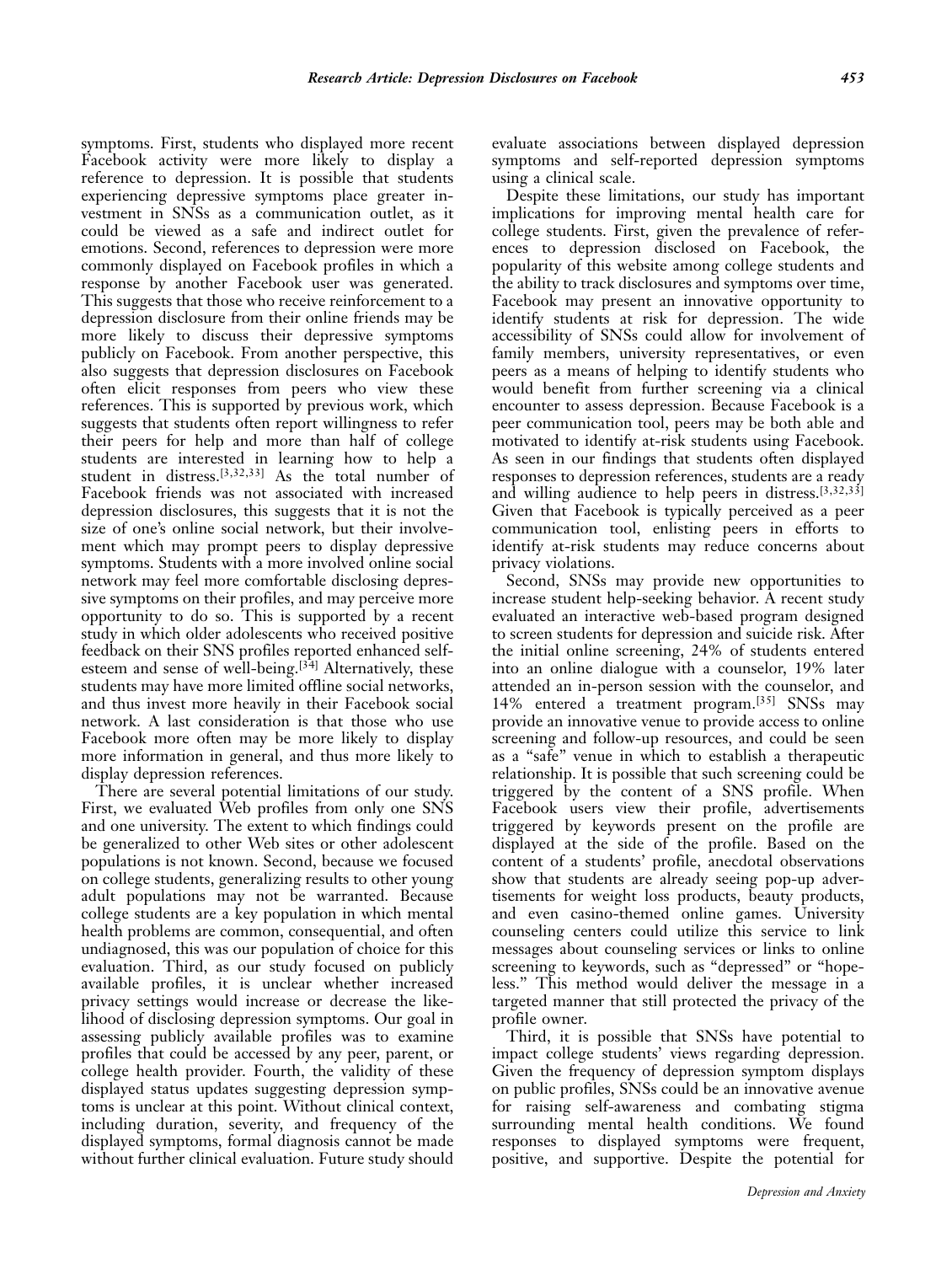stigma related to mental illness, Facebook seems to be a venue in which personal disclosures of depression symptoms are acceptable. It is possible that the social support provided on Facebook is already impacting college students' experiences with depression. Older adolescents often report a preference to cope with mental health problems alone or with the help of friends, rather than making use of formal sources.[33] Social support has also been shown to have a buffering effect against depression among students.[36] It is possible that the support provided by online peers through Facebook may complement resources provided by university counseling centers without increasing the burden on these limited campus resources.

To our knowledge, this is the first study to describe mental health disclosures on a publicly accessible SNS. Future studies could evaluate associations between displayed depression symptoms and self-reported depression symptoms using a clinical scale, or how to design effective interventions using the health information displayed on SNSs. All these intervention ideas hinge on designing programs that are acceptable to students and respect their privacy and confidentiality. Given the personal and potentially stigmatizing nature of mental health disclosures, proper attention to privacy will be critical both in research and potential interventions involving SNSs.[37,38] There is reason to be optimistic that proper attention to privacy and acceptability may yield useful programs. A study assessing a web-based intervention program found that among students with an un-met need for mental health care, more than 90% reported interest in or intention to use the program.[39] However, with the difficulty in identifying students at risk for depression and the potential negative consequences of untreated depression, we cannot afford to ignore public health opportunities to reduce the burden of mental illness in this population.

Acknowledgments. The authors thank Mahaya Clark and Lyn Turkstra for their assistance with this project

# REFERENCES

- 1. Hunt J, Eisenberg D. Mental health problems and help-seeking behavior among college students. J Adolesc Health 2010;46:  $3 - 10$ .
- 2. Gallagher RP. National Survey of Couseling Center Directors, 2006, in Monograph Series No. 8P. 2007, International Assoication of Counseling Services, Inc.
- 3. Association ACH. American College Health Association: National College Health Assessment II: Reference Group Data Report Fall 2008. 2009, American College Health Association, Baltimore.
- 4. Statistics NCE. Digest of Education Statistics: 2009. Washington, DC: US Department of Eduction, National Center for Education Statistics; 2010.
- 5. Bramesfeld A, Platt L, Schwartz FW. Possibilities for intervention in adolescents' and young adults' depression from a public health perspective. Health Policy 2006;79:121–131.
- 6. Rao U. Links between depression and substance abuse in adolescents: neurobiological mechanisms. Am J Prevent Med 2006;31:S161–S174.
- 7. Garlow SJ, Rosenberg J, Moore JD, et al. Depression, desperation, and suicidal ideation in college students: results from the American Foundation for Suicide Prevention College Screening Project at Emory University. Depress Anxiety 2008; 25:482–488.
- 8. Rao U, Chen LA. Characteristics, correlates, and outcomes of childhood and adolescent depressive disorders. Dialogues Clin Neurosci 2009;11:45–62.
- 9. Deas D, Brown ES. Adolescent substance abuse and psychiatric comorbidities. J Clin Psychiatry 2006;67:e02.
- 10. Kessler RC, Foster CL, Saunders WB, Stang PE. Social consequences of psychiatric disorders. I: educational attainment. Am J Psychiatry 1995;152:1026–1032.
- 11. Association AP. Diagnostic and Statistical Manual of Mental Disorders. Washington, DC: American Psychiatric Association; 2000.
- 12. Regestein Q, Natarajan V, Pavlova M, Kawasaki S, Gleason R, Koff E. Sleep debt and depression in female college students. Psychiatry Res 2010;176:34–39.
- 13. Koffel E, Watson D. The two-factor structure of sleep complaints and its relation to depression and anxiety. J Abnorm Psychol 2009;118:183–194.
- 14. Moo-Estrella J, Perez-Benitez H, Solis-Rodriguez F, Arankowsky-Sandoval G. Evaluation of depressive symptoms and sleep alterations in college students. Arch Med Res 2005;36:393–398.
- 15. Lewinsohn PM, Rohde P, Seely JR. Major depressive disorder in older adolescents: prevalence, risk factors, and clinical implications. Clin Psychol Rev 1998;18:765–794.
- 16. Zivin K, Eisenberg D, Gollust SE, Golberstein E. Persistence of mental health problems and needs in a college student population. J Affect Disord 2009;117:180–185.
- 17. Eisenberg D, Golberstein E, Gollust SE. Help-seeking and access to mental health care in a university student population. Medical Care 2007;45:594–601.
- 18. Eisenberg D, Downs MF, Golberstein E, Zivin K. Stigma and help seeking for mental health among college students. Med Care Res Rev 2009;66:522–541.
- 19. Ross C, Orr ES, Sisic M, Arseneault JM, Simmering MG, Orr RR. Personality and motivations associated with facebook use. Comput Hum Behav 2009;25:578–586.
- 20. Ellison NB, Steinfield C, Lampe C. The benefits of Facebook "friends:" social capital and college students' use of online social network sites. JCMC 2007;12:1143–1168.
- 21. Lewis K, Kaufman J, Christakis N. The taste for privacy: an analysis of college student privacy settings in an online social network. JCMC 2008;14:79–100.
- 22. Hinduja S, Patchin JW. Personal information of adolescents on the Internet: a quantitative content analysis of MySpace. J Adolesc 2008;31:125–146.
- 23. Moreno MA, Parks MR, Zimmerman FJ, Brito TE, Christakis DA. Display of health risk behaviors on MySpace by adolescents: prevalence and associations. Arch Pediatr Adolesc Med 2009;163:27–34.
- 24. Moreno MA, Brockman LB, Wasserheit J, Christakis DA. Sexual reference display on Facebook is associated with self-reported sexual intention. Manuscript under review, 2011.
- 25. Planner GA, Ad Planner G. 2009 [cited December 14, 2009]; Available from: www.google.com/adplanner/planning/site\_ profile#siteDetails?identifier = facebook.com
- 26. Kimberlin CL, Winterstein AG. Validity and reliability of measurement instruments used in research. Am J Health Syst Pharm 2008;65:2276–2284.